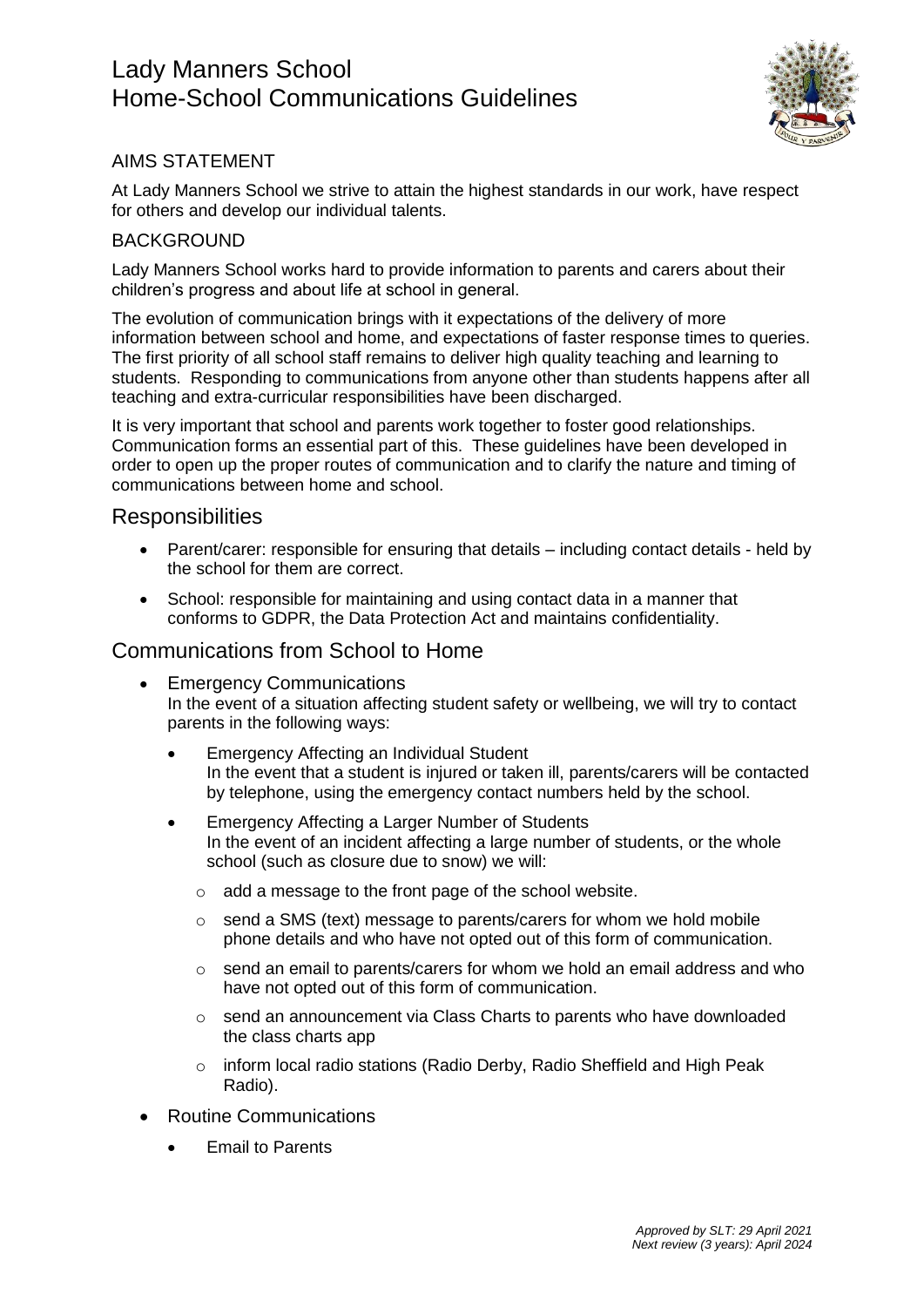# Lady Manners School Home-School Communications Guidelines



- o Emails relating to matters relevant to a particular group of parents (such as a trip or visit, or notification of a parents' evening) will be sent to the primary contact email address for each student (or the youngest sibling if more than one year group is to be contacted).
- $\circ$  For those students whose parent/carer have opted out of receiving emails letters will be posted using second class mail.
- Class Charts

All students and parents/carers have a login for Class Charts, which is available online and via an app.for mobile devices, by which they access real time information on homework, conduct and rewards as well as reporting absences. Class Charts announcements are used by individual staff members to communicate messages to specific groups of students and their parents/carers or to individuals.

- Annual Reports and Progress Data During the year at Lady Manners School, there are several opportunities for parents/carers to receive information about their child's progress. Typically these include:
	- $\circ$  Progress Data brief updates about the student's progress and attitude.
	- o Annual Report similar information to that in the Progress Data, as well as individual comments from subject teachers and the student's Form Tutor.
	- $\circ$  Parents' Evening an opportunity for parents/carers to meet their child's teachers to discuss progress in individual subjects.
	- o Tutor Evening (Year 7 students only) a chance for parents/carers to meet their child's Form Tutor during their first term at school to discuss how they are settling in to school
- **Website**

The school website provides a wide range of general information about the school. It is kept up to date with news stories about events and activities. The website contains information of a general nature and any information that could jeopardise the safeguarding of a student will not be included on the website.

Myvle

Every student has a username and password to access the school's virtual learning environment, Myvle. Myvle contains a range of information pertaining to subjects studied by each student. Myvle can be accessed by students and staff from anywhere with internet access.

**Wisepay** 

Wisepay is used to enable parents to make online payments to school. Wisepay is also used to store some letters to parents; emails sent to parents/carers may include a link to Wisepay from which the letter can be downloaded.

Social Media

School social media accounts are used to share news and information about the achievements and activities of students, and life in general at Lady Manners School. Positive comment is welcomed but action will be taken, and comments removed if necessary to ensure the safety or reputation of students, staff and the school in general.